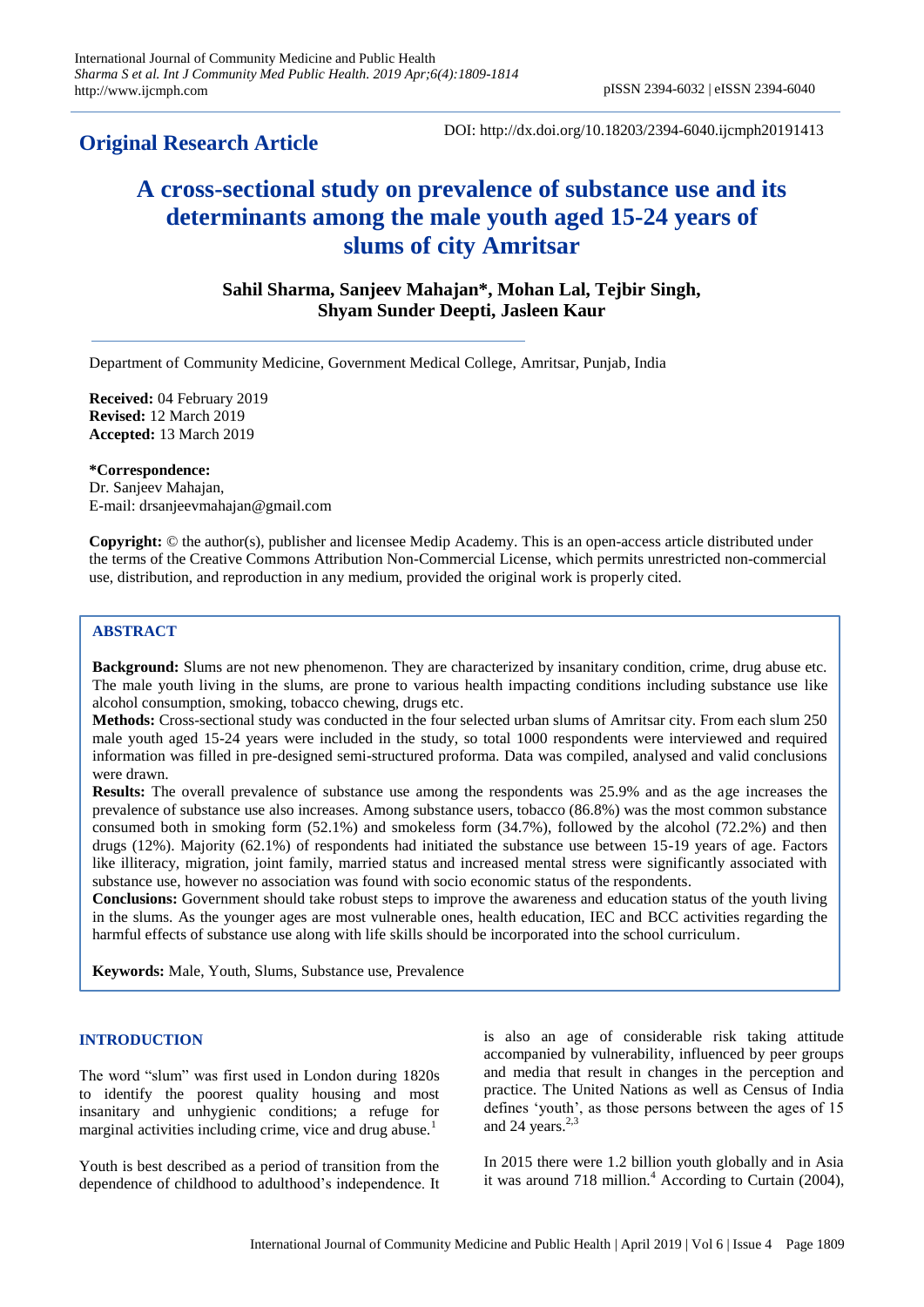almost half (46%) of the young population aged 15-24 years lived in the low-income countries.<sup>5</sup> Youth population of India has increased from 73 million in 1961 to 232 million in 2011(19% of the total population). The percentage of youth population to total population in Punjab is 20.2% and the proportion of male youth to the total youth population in Punjab is around  $54\%$ .<sup>6</sup>

The young male adults living in the slums migrate from their homeland in search for the better jobs, leaving behind their families. In the absence of the social support system they create their own temporary and non-familial social circle among the slum dwellers which make them vulnerable to negative peer group activities like substance use.

Tobacco and Alcohol are the most commonly used substances and it can directly compromise the health of young population. The young adults who start consuming tobacco early in the developmental years are more vulnerable to nicotine dependence late in adulthood. Exposure to the alcohol in the early years can have detrimental effect on the cognitive, social and emotional maturation.<sup>7</sup> Long term exposure of alcohol and other drugs increases the chances of injuries, hypertension, cirrhosis, HIV, gastritis, anxiety disorder, depression and major psychosis. The behavioural patterns established during this phase of life are the important factors for developing some chronic diseases in the adulthood. Nearly two-thirds of premature deaths and one-third of the total disease burden in adults are associated with conditions or behaviours initiated in their youth.<sup>8</sup>

As compared to females, males are more prone to unhealthy life style like alcohol consumption, smoking, tobacco chewing, drugs etc. and those living in the slums are even more vulnerable. The study was conducted with the objective to know the prevalence of substance use among the male youth living in the slums and various determinants associated with it.

# **METHODS**

The cross-sectional study was conducted in the urban slums of city Amritsar from  $1<sup>st</sup>$  January 2017 to 31<sup>st</sup> December 2017. There are 64 slums that have been notified by municipal corporation, Amritsar under Punjab slum areas (improvement and clearance) act, 1961 constituting  $4.26\%$  of the area of the city Amritsar.<sup>9</sup>

All the slums were numbered and divided into 4 sectors (east, west, north and south) according to their location and then from each sector one slum was selected randomly by lottery method. So in total 4 urban slums of city Amritsar were covered in the study i.e. Faizpura (north), Mohkumpura (east), Bangla Basti (south), and Kot Khalsa (west).

The male youth (15-24 years) who gave the consent were included in the study. Male youth (15-24 years) who didn't give the consent, who were not available on three repeat visits and who were mentally unstable or deaf or dumb were excluded from the study. 250 eligible male respondents were interviewed from each selected slum, so total sample size of 1000 male youth was selected for the study. Purpose of the study was explained to the eligible respondent and he was interviewed after taking written informed consent. All the questions were asked in vernacular language and pre-tested semi-structured proforma was filled in.

The data thus collected was compiled and analysed statistically with the help of available software like Microsoft Excel. The ratios and proportions were calculated and chi square test was used as test of significance. The odds ratios were calculated with 95% confidence intervals by applying logistics regression analysis using SPSS 20 software (free trial version).

Modified Kuppuswamy Scale with price index of November 2017 was used to access the socio-economic status of study subjects.<sup>10</sup>.

# **RESULTS**

The overall prevalence of substance use among the study population was 25.9%. As the age increases the prevalence of substance use also increases because 10.7%, 34.2% and 37.2% of the respondents belonged to the age group 15-18 years, 19-21 years and 22-24 years respectively who were engaged in the substance use. The result was highly significant with p value less than 0.0001 (Table 1).

#### **Table 1: Distribution of respondents according to age group wise prevalence of substance use.**

| Age (in years) | <b>Substance use</b> |            |              |
|----------------|----------------------|------------|--------------|
|                | Yes $(\% )$          | No(%)      | <b>Total</b> |
| 15-18          | 42 (10.7)            | 352 (89.3) | 394          |
| $19 - 21$      | 96 (34.2)            | 185(65.8)  | 281          |
| $22 - 24$      | 121 (37.2)           | 204 (62.8) | 325          |
| <b>Total</b>   | 259(25.9)            | 741 (74.1) | 1000         |

Chi-square statistic is 79.42, highly significant at p<0.0001.

Regarding different types of substances consumed by the substance users (259) , tobacco (86.8%) was the most common substance consumed, both in smoking form (52.1%) and smokeless form (34.7%), followed by the alcohol (72.2%) and then the drugs (12%) (Table 2).

The mean age at which the respondents started any type of substance use was  $(17.23 \pm 2.62)$  years. Regarding alcohol consumption (187), tobacco smoking (135), smokeless tobacco (90) and drugs (31), the average age of initiation was  $(18.35\pm1.97)$  years,  $(17.6\pm2.64)$  years,  $(16\pm2.85)$  years and  $(17.23\pm2.62)$  years respectively (Table 3).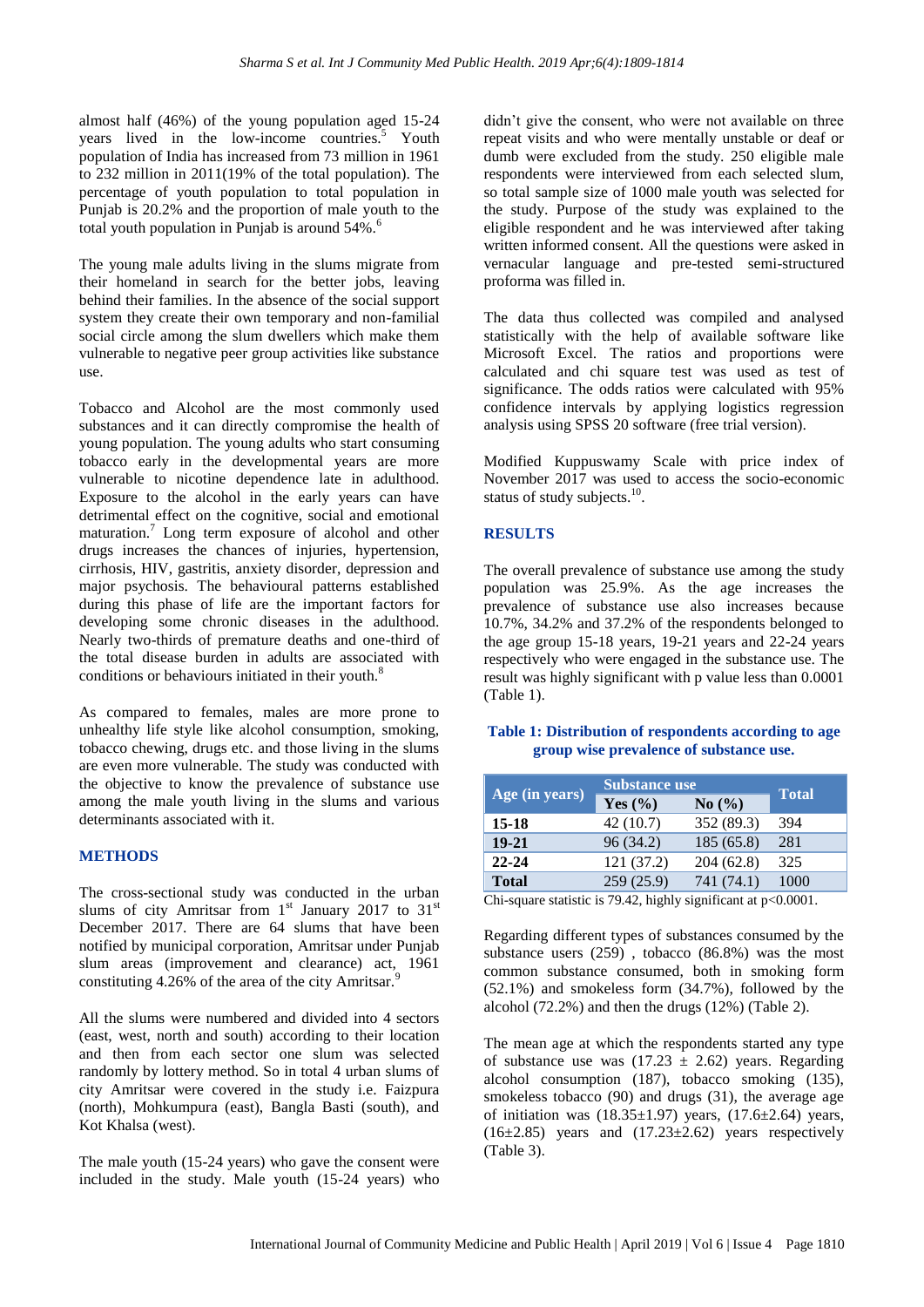# **Table 2: Distribution of respondents according to the frequency of substance use (n=259).**

| <b>Variables</b>         | <b>Frequency</b> | Percentage* |
|--------------------------|------------------|-------------|
| <b>Alcohol</b>           | 187              | 72.2        |
| <b>Tobacco Smoking</b>   | 135              | 52.1        |
| <b>Smokeless Tobacco</b> | 90               | 34.7        |
| <b>Drugs</b>             | 31               | 12 O        |

The proportion of study population who initiated substance use before the age of 15 years, between 15-19 years and between 20-24 years of age was 3.7%, 62.6% and 33.7% for alcohol; 11.1%, 61.5% and 27.4% for tobacco smoking; 24.4%, 63.3% and 12.2% for smokeless tobacco; and 16.1%, 58.1% and 25.8% for drugs respectively (Table 3).

\*Multiple responses.

**Table 3: Distribution of respondents according to the age of initiation of substance use.**

| Age when started<br>(years) | <b>Alcohol</b>     | <b>Tobacco smoking</b>        | <b>Smokeless tobacco</b>      | <b>Drugs</b>       | <b>Total</b>     |
|-----------------------------|--------------------|-------------------------------|-------------------------------|--------------------|------------------|
|                             | $\mathrm{No}(\% )$ | No $\left(\frac{9}{6}\right)$ | No $\left(\frac{9}{6}\right)$ | $\mathrm{No}(\% )$ |                  |
| <15                         | 7(14.3)(3.7)       | 15(30.6)(11.1)                | 22 (44.9) (24.4)              | 5(10.2)(16.1)      | 49               |
| $15-19$                     | 117(42.5)(62.6)    | 83(30.2)(61.5)                | 57(20.7)(63.3)                | 18(6.5)(58.1)      | 275              |
| $20 - 24$                   | 63(52.9)(33.7)     | 37(31.1)(27.4)                | 11(9.2)(12.2)                 | 8(6.7)(25.8)       | 119              |
| <b>Total</b>                | 187                | 135                           | 90                            | 31                 | 443              |
| <b>Mean Age</b>             | $18.35 \pm 1.97$   | $17.6 + 2.64$                 | $16+2.85$                     | $16.97 \pm 3.02$   | $17.23 \pm 2.62$ |

|  |  | Table 4: Logistic regression analysis of substance use among the respondents in relation to various factors. |  |  |  |
|--|--|--------------------------------------------------------------------------------------------------------------|--|--|--|
|  |  |                                                                                                              |  |  |  |

| <b>Factors</b>        |                    | <b>Substance</b> use $(\% )$ |             |                   | P value | Odds ratio (95% CI) |  |
|-----------------------|--------------------|------------------------------|-------------|-------------------|---------|---------------------|--|
|                       |                    | Yes $(n=259)$                | $No(n=741)$ | <b>Chi-square</b> |         |                     |  |
| <b>Educational</b>    | Illiterate $(127)$ | 63(49.6)                     | 64(50.4)    | 42.6              | < 0.001 | $3.1(2.1-4.6)$      |  |
| status                | Literate (873)     | 196(22.4)                    | 677(77.5)   |                   |         |                     |  |
| <b>Marital status</b> | Married (176)      | 88 (50)                      | 88 (50)     | 64.6              | < 0.001 | $2.8(2.0-4.1)$      |  |
|                       | Unmarried (824)    | 171(20.7)                    | 653 (79.2)  |                   |         |                     |  |
|                       | Joint (315)        | 111(35.2)                    | 204(64.8)   | 20.9              | < 0.001 | $1.5(1.1-2.1)$      |  |
| <b>Type of family</b> | Nuclear (685)      | 148(21.6)                    | 537 (78.4)  |                   |         |                     |  |
|                       | Migrant $(651)$    | 190 (29.2)                   | 461 (70.8)  | 10.5              | 0.001   | $1.7(1.2-2.3)$      |  |
| <b>Nativity</b>       | Native (349)       | 69(19.8)                     | 280 (80.2)  |                   |         |                     |  |
| <b>Mental stress</b>  | Yes (595)          | 180 (30.2)                   | 415(69.7)   | 14.5              | < 0.001 | $1.5(1.1-2.1)$      |  |
|                       | No(405)            | 79 (19.5)                    | 326 (80.5)  |                   |         |                     |  |
| Socio-economic        | Lower $(720)$      | 190 (26.4)                   | 530 (73.6)  | 0.3               | 0.6     | $1.0(0.7-1.4)$      |  |
| status                | Middle $(280)$     | 69(24.6)                     | 211 (75.4)  |                   |         |                     |  |

The socio demographic profile of the male youth living in the slums of Amritsar (Table 4) depicts that almost twothird (65.1%) of the respondents were migrants, 12.7% didn"t go to school for formal education and more than half (59.5%) responded that they were suffering from mental stress or tension. It was observed that 82.4% of study population was unmarried and 17.6% was married. More than two third (68.5%) respondents were living in the nuclear families and majority (72%) belonged to the lower socio economic status according to modified Kuppuswamy scale.

Table 4 also describes the relationship of substance use with various factors. The education status of the respondents, their marital status, type of family, nativity and mental stress are significantly associated with the substance use as p value is less than or equal to 0.001. However there is no statistical association with socioeconomic status of the respondents as p value is more than 0.05.

Using logistic regression analysis, odds ratios with 95% confidence intervals were calculated. It was observed that the odds of substance use was 3.1 times higher among the illiterate respondents as compared to the literates  $(OR=3.1, CI=2.1-4.6, p<0.001)$ . Married respondents were found to be 2.8 times more likely to consume substance as compared to unmarried ones (OR=2.8, CI=2.0-4.1,  $p<0.001$ ). The study subjects residing in the joint family were 1.5 times more prone to substance use than those living in nuclear family  $(OR=1.5, CI=1.1-2.1,$ p<0.001). Similarly the odds of substance use was 1.7 times higher among the migrants as compared to the native respondents  $(OR=1.7, CI=1.2-2.3, p=0.001)$ . Among those who were mentally stressed, the odds of substance use was 1.5 times higher as compared to those who didn't have mental stress  $(OR=1.5, CI=1.1-2.1,$ p<0.001) (Table 4).

When the respondents were asked regarding the reasons for substance use among the youth, more than one-third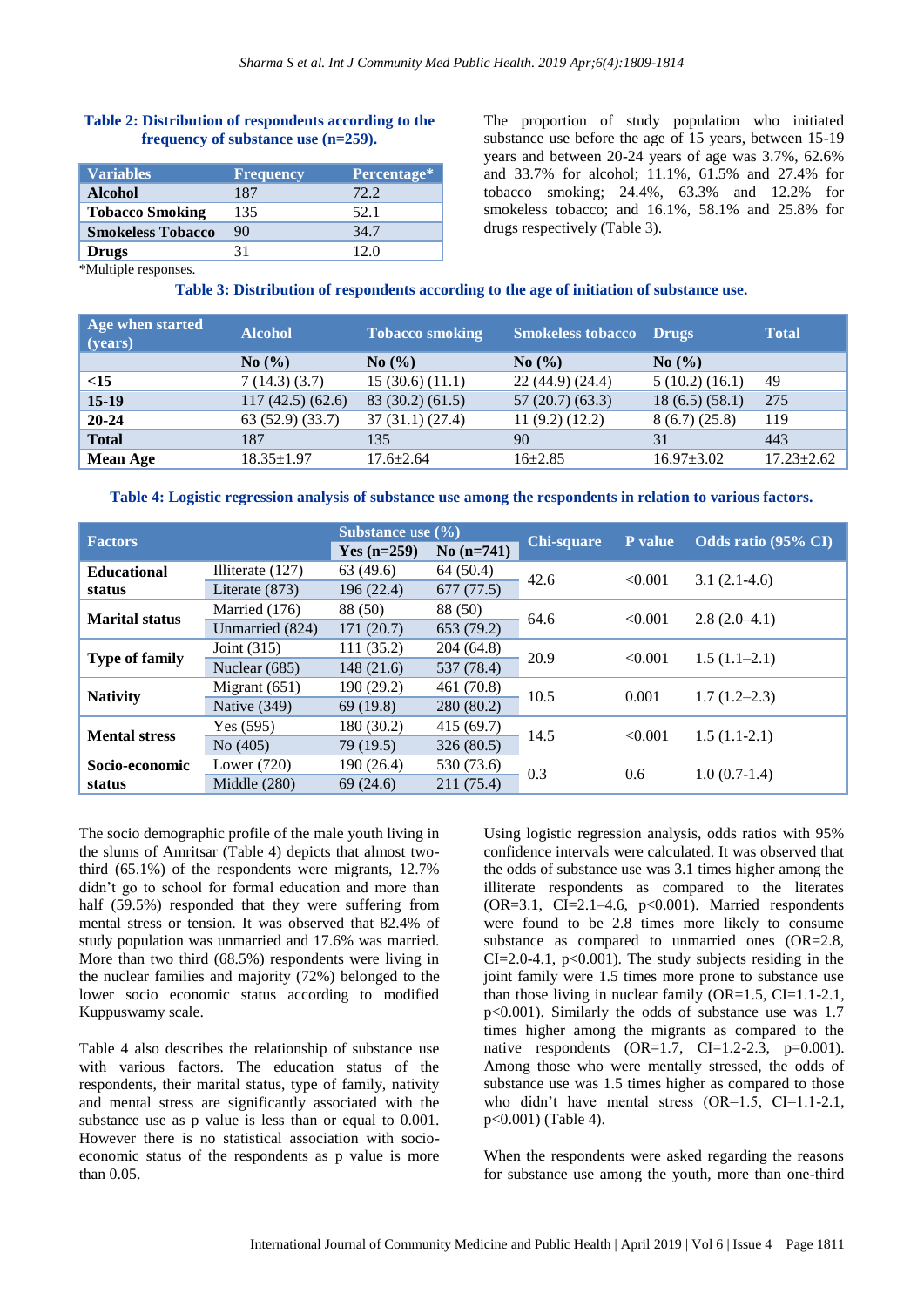(33.8%) responded that peer pressure was the most important reason for the increased substance use among the youth living in the slums. More than one-fourth (28.5%) replied that young people initiate the drugs to relieve mental stress and physical weakness. Unemployment (23.3%) was the third most common reason followed by the curiosity (14.2%). The other reasons were family problems (3.5%), illiteracy (2.7%), love affairs (2.3%), politics (1.9%), show off (1.8%), easy availability (1%) and depression (0.4%). 13.5% male youth didn"t know any reason for the drug abuse among young people (Table 5).

#### **Table 5: Distribution of respondents according to the reasons for increased substance use among youth.**

| <b>Reasons for substance use*</b>  | <b>Frequency</b> | $\frac{0}{0}$ |
|------------------------------------|------------------|---------------|
| Peer pressure                      | 338              | 33.8          |
| <b>Relieve stress and weakness</b> | 285              | 28.5          |
| Unemployment                       | 233              | 23.3          |
| <b>Curiosity</b>                   | 142              | 14.2          |
| Any other                          | 136              | 13.6          |
| Don't know                         | 135              | 13.5          |
| $45.5 + 1.7 + 1$                   |                  |               |

\*Multiple reasons

#### **DISCUSSION**

Among the male youth living in the slums of Amritsar city, more than one-fourth were involved in the substance use. As the age increases the prevalence of substance use also increases. Majority had initiated the substance use between 15 to 19 years of age and this is the most vulnerable age group that needs to be targeted for the IEC/BCC activities. Awareness activities regarding the harmful effects of substance use along with life skill activities should be the part of school curriculum and must be started before 15 years of age preferably after 12 years.

Regarding the different types of substances consumed by the substance users, tobacco (86.8%) was the most common substance consumed, both in smoking form (52.1%) and smokeless form (34.7%), followed by the alcohol (72.2%) and then the drugs (12%) like heroin, cannabis, bhang etc.

A study by Kangule et al showed that the prevalence of substance use among the male youth living in the tribal areas of Maharashtra was more in the age group of 20-24 years (39.76%) and more than half (55%) of them consumed tobacco, followed by alcohol (20.7%) and marijuana  $(1.8\%)$ .<sup>11</sup>

Kokiwar et al in their study showed that the prevalence of substance use was 32.7% among the male adolescents of slums in the state of Andhra Pradesh and the prevalence of substance use increases significantly with age.<sup>12</sup>

A study by Katoki et al in the slums of Guwahati revealed that 73.3% of the adolescents living in the slums of Guwahati had initiated the substance abuse in the age group 8-16 years; tobacco was most commonly consumed in the form of biddi (85%), gutkha (88.3%), khaini (51.7%) and half of the study subjects had consumed cheap branded alcohol.<sup>13</sup>

According to a study conducted on the youth of Manipur, the majority of youth had started taking drugs between 15 to 20 years  $(49.32\%)$ .<sup>14</sup> Another study in the Arunachal Pradesh showed that mean age of initiation of alcohol use was 12.4 years, for tobacco mean age was 17.6 years and for opium mean age was 23.3 years.<sup>1</sup>

In Mankhurd slum of Mumbai, majority of slum dwellers started consuming alcohol at the age of 20 years and above.<sup>16</sup> Among the youth, as the age increases the prevalence of substance use also increases; may be because of more exposure to friend circle, more freedom with age, financial independence and might be also due to stress. There are many probable reasons for the initiation of substance use early, like youth is the age of experimentation and they are very much susceptible to peer influences as in the slums smokeless tobacco, tobacco smoking, alcohol consumption is very common and highly prevalent. Mass media also has very important role, they also look up to the movie stars and want to imitate the behaviours they see, although warning is there.

In the present study almost two-third  $(65.1\%)$  of the study population living in the slums of Amritsar city had migrated from the other states and within the Punjab also. The young males in search for better jobs and good income migrate to the big cities with a dream of a better life. They leave their homes and parents behind and settle in the big cities giving rise to the higher proportion of the nuclear families. In the present study more than two third (68.5%) of the study population lived in the nuclear families and less than one third (31.5%) lived in the joint family. Moreover due to urbanization there is change in trend from the joint families to nuclear families. NFHS 4 data showed that more than half (55.2%) of households in the urban areas of Punjab had nuclear families.<sup>17</sup> Similar results were also seen in the study conducted in the slums of Lucknow by Dayal and Bhawana, where more than two third (66.4%) of youth were living in the nuclear family.<sup>18</sup>

In the present study various socio demographic characteristics of male youth living in the slums were studied in relation to the substance use. It was observed that 12.7% of the male youth were illiterate and never went to school to get formal education and 87.3% were literate. According to NFHS 4, 8.8% of males living in the urban areas of Punjab had no schooling.<sup>17</sup> Vidhya also observed the similar result of literacy rate of 83.5% among the males living in the slums of Thrissur, Kerela.<sup>19</sup> As compared to the general population living in the urban areas, illiteracy is more prevalent among the male youth living in the slums because of poor socio economic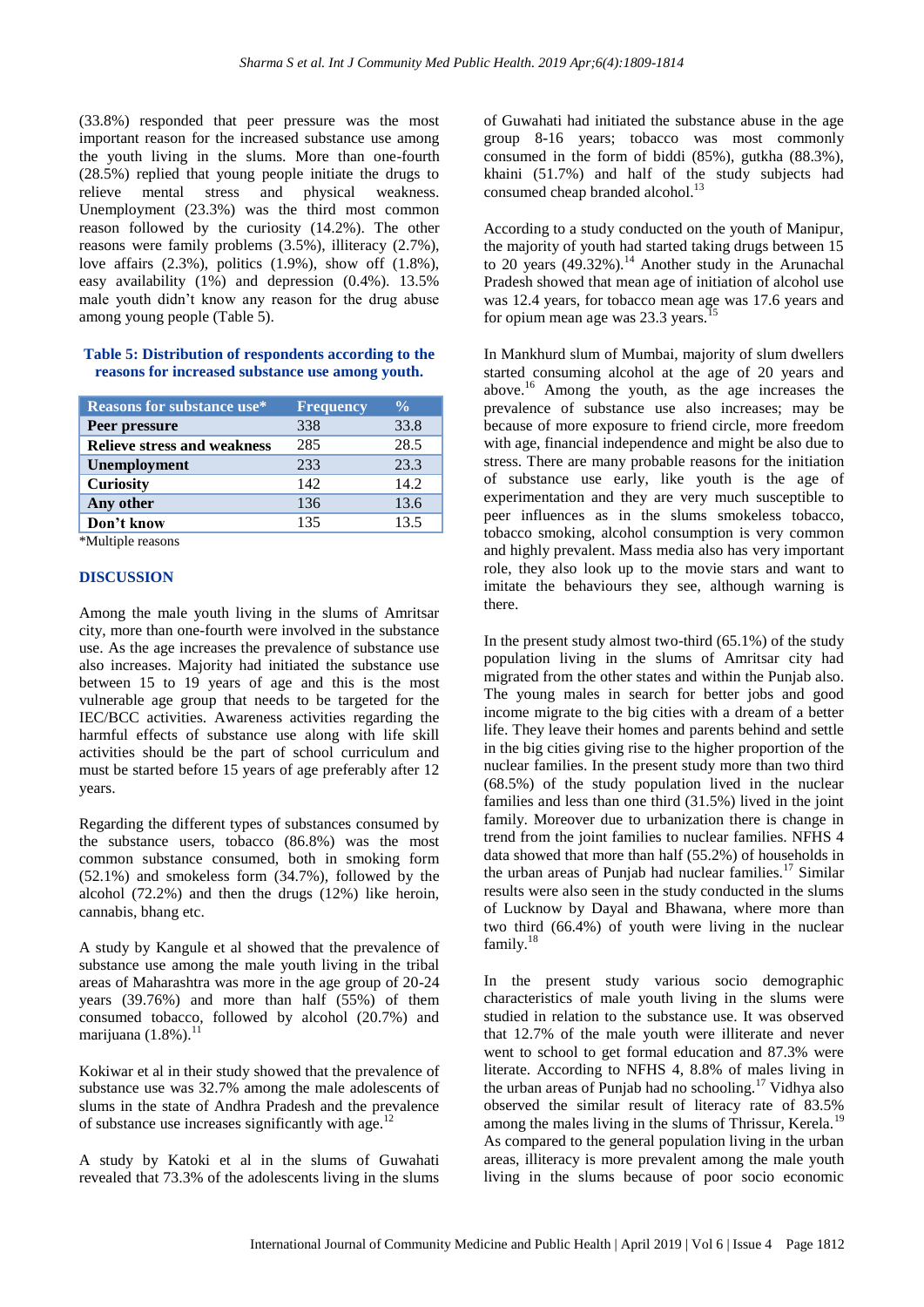status, financial and family responsibilities, lack of educational institutions near the slum, lack of motivation or the early employment of young people in some kind of work to earn livelihood. In the present study 17.2% of the study population was married and majority (72%) belonged to the families of lower socio economic status according to the modified Kuppuswamy scale. Since the families living in the slums generally have poor background in which fathers or grandfathers are mostly the head of the family. They are mostly illiterate or have low educational status and majority are employed in unskilled jobs. Even if the young males have good education and occupation status, level of education and occupation of head of the family lowers their socioeconomic status. Education and awareness level of head of family have significant impact on the behaviour and attitude of children and youth living in the family.

It was observed that the education status of the respondents, marital status, type of family, nativity and metal stress were significantly associated with substance use. Using logistic regression analysis, it was observed that education was the most important determinant because substance use was 3.1 times more likely to occur among the illiterate study subjects as compared to the literate ones. Education has very positive impact, as the level of education increases the substance use decreases because education increases the awareness of a person and also helps in changing the risky behaviour. Similarly substance use was 2.8 times more common among the married respondents, 1.7 times more common among migrants, 1.5 times more likely among those residing in the joint families and having mental stress. The young male migrants in search for jobs in the big cities, away from their parent"s watch are very much susceptible to the negative peer influences. The increased risk of the substance use among the married respondents could be due to increased burden of family responsibilities and increased stress. This is also the stage when the young population started doing the jobs and exposure to new environment, new friends and peer pressure along with increased stress leads to the initiation of substance use. In the joint families the young generation is living with parents and grand-parents, individual attention is lacking and there are more family conflicts. Habits and attitude of elders especially in the joint family have impact on the behaviour of the young generation. In the slums when they see family members involved in the substance use, they consider it normal and more likely to initiate early as well.

However no statistical association of substance use was found with socio economic class of the study population. Although people from low socio economic status are more vulnerable to the substance use but the socio economic status is not the only factor responsible for it. Male youth belonging to higher class may use substances for the purpose of enjoyment and because of peer pressure. Those belonging to the lower class may take it to overcome the physical and mental stress in life.

Similar results were observed in the study by Kokiwar et al in which no significant association was found between the substance use and social class but strong association with education status was present among the male adolescents living in the slums of Karimnagar district of Andhra Pradesh.<sup>12</sup> Similar observations were also seen in the study by Kangule et al which pointed the strong association between education and substance abuse among the marginalized young males of Maharashtra.<sup>11</sup>

In the present study when the respondents were asked about the reasons for the increased substance use among the youth; peer pressure, mental stress and unemployment came out to be the top three responses given by the male youth living in the slums. Various studies like Devi, Kokiwar et al and Katoki et al showed that peer pressure was the most common and important reason for the initiation of the substance use. $12-14$ 

# **CONCLUSION**

Youth is the most important stage of human life easily influenced by the behaviours of family members and peers. Government should take robust steps to improve the awareness and education status of the youth living in the slums. As the younger ages are the most vulnerable ones, health education, IEC and BCC activities regarding the harmful effects of substance use along with life skills to tackle the stressful and emotional situations should be incorporated into the school curriculum, it will have better impact to keep the children protected in their youth and adult life. There should be strict enforcement of the laws regarding the tobacco, alcohol and drugs. Moreover job opportunities should be created by the government in the low performing states to prevent the migration of young population.

#### **ACKNOWLEDGEMENTS**

I would like to express my special thanks of gratitude to the Head of department, Community Medicine, my supervisors, my colleagues and respondents of slum.

*Funding: No funding sources Conflict of interest: None declared Ethical approval: The study was approved by the Institutional Ethics Committee*

#### **REFERENCES**

- 1. Kinyanjui M. Development Context and Millenium Agenda. The Challenge of Slums : Global report on Human Settlements, 2010.
- 2. Youth-Definition. United Nations Educational, Scientific and Cultural Organization. Available at: http://www.unesco.org/new/en/social-and-humansciences/themes/youth/youth-definition/. Accessed on 6 January 2019.